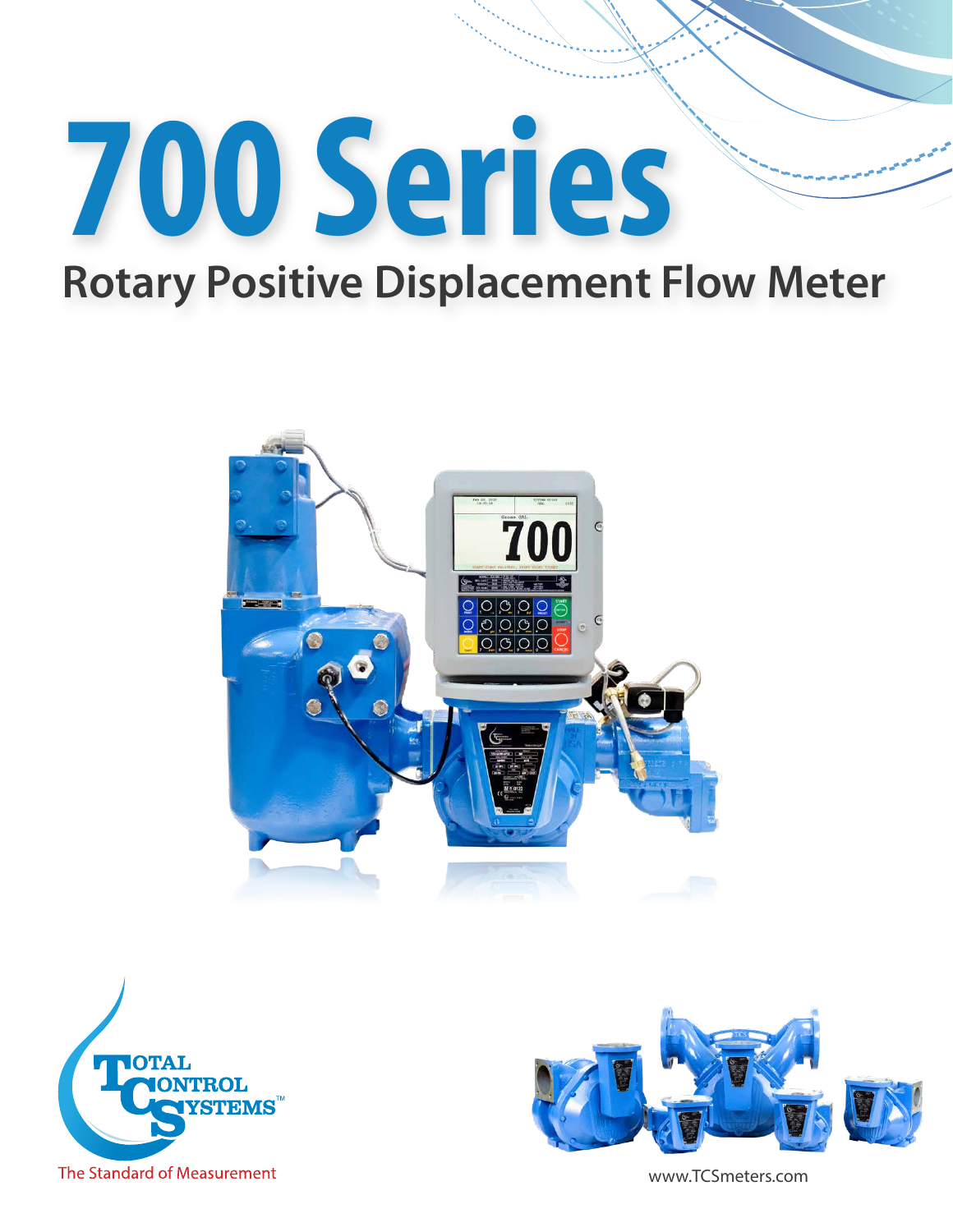### **Design Principle**

The TCS 700 series rotary flow meter has a simple and efficient meter design consisting of a housing and three rotors that rotate in unison within the measuring chamber. The absence of wear, from no metal-to-metal contact within the chamber, eliminates any deterioration in accuracy and provides a long service life. The rotors are supported by bearings inserted into two bearing plates, where at the end of each rotor shaft is a timing gear. The timed rotation between each rotor is then transferred through the calibration adjuster to the register, giving a consistent and superior measurement of accuracy.



#### **Performance Features**

The TCS 700 rotary flow meter combines excellent accuracy with low pressure drop. The TCS 700 rotary flow meter has a compact size and lightweight design that offers minimal maintenance and long service life. This meter is built with advanced materials of construction for a broad range of measurement applications and is accompanied by a full selection of accessories and electronic registration.

| FLOW:                 | Capable of up to 1,000 GPM (3,785 LPM); Bi-directional flow                                                                 |
|-----------------------|-----------------------------------------------------------------------------------------------------------------------------|
| LINEAR ACCURACY:      | Capable of $\pm$ 0.15% over the full flow range                                                                             |
| <b>REPEATABILITY:</b> | Capable of 0.02% (constant operation conditions with 700SP meters & mechanical registration, using<br>1 CPS test fluid)     |
| VISCOSITY:            | Will accurately measure liquids up to 1,500,000 SSU (325,000 CPS)                                                           |
| <b>REGULATORY:</b>    | Meets a wide range of global weights and measures requirements. (Contact factory for information on<br>specific approvals.) |

#### **Meter Operating Specifications**

| <b>Meter</b> | <b>Type(s) Available</b>                  | <b>Flange Connection(s)*</b>              | <b>Max. Capacity</b>         | <b>Working Pressure**</b>              | <b>Working Temperature***</b>                                                                    |
|--------------|-------------------------------------------|-------------------------------------------|------------------------------|----------------------------------------|--------------------------------------------------------------------------------------------------|
| 700-15       | SP, SPA, IP & IC                          | 1 1/2" NPT Flange;<br>$1"$ & $2"$ Options | 60 GPM<br>(227 LPM)          | 150 PSI<br>$(10.5 \text{ BAR})$        | -40 $\mathrm{^{\circ}F}$ to 160 $\mathrm{^{\circ}F}$<br>$(-40^{\circ}C \text{ to } 71^{\circ}C)$ |
| 700-20       | SP, SPA, SPD, IP, IC, AF, SS,<br>SSD & LP | 2" NPT Flange;<br>1 1/2" Option           | 100 GPM<br>$(380$ LPM $)$    | 150 PSI<br>$(10.5 \text{ BAR})$        | -40 $\mathrm{^{\circ}F}$ to 160 $\mathrm{^{\circ}F}$<br>$(-40^{\circ}C \text{ to } 71^{\circ}C)$ |
| 700-25       | SPA & SPD                                 | 2" NPT Flange                             | 150 GPM<br>$(567$ LPM $)$    | <b>150 PSI</b><br>$(10.5 \text{ BAR})$ | $-40^{\circ}$ F to $160^{\circ}$ F<br>$(-40^{\circ}C \text{ to } 71^{\circ}C)$                   |
| 700-30       | SP, SPA, SPD, IP, IC & AF                 | 3" NPT Flange;<br>2" Option               | 200 GPM<br>$(760$ LPM $)$    | <b>150 PSI</b><br>$(10.5 \text{ BAR})$ | $-40^{\circ}$ F to $160^{\circ}$ F<br>$(-40^{\circ}C \text{ to } 71^{\circ}C)$                   |
| 700-35       | SPA & SPD                                 | 3" NPT Flange                             | 300 GPM<br>$(1,135$ LPM $)$  | 150 PSI<br>$(10.5 \text{ BAR})$        | $-40^{\circ}$ F to $160^{\circ}$ F<br>$(-40^{\circ}C \text{ to } 71^{\circ}C)$                   |
| 700-40       | SP, SPA, SPD, IP, IC & AF                 | 4" NPT Flange;<br>3" Option               | 500 GPM<br>$(1,893$ LPM $)$  | 150 PSI<br>$(10.5 \text{ BAR})$        | $-40^{\circ}$ F to $160^{\circ}$ F<br>$(-40^{\circ}C \text{ to } 71^{\circ}C)$                   |
| 700-45       | SPA & SPD                                 | 4" NPT Flange                             | 600 GPM<br>$(2,271$ LPM $)$  | 150 PSI<br>$(10.5 \text{ BAR})$        | $-40^{\circ}$ F to $160^{\circ}$ F<br>$(-40^{\circ}C \text{ to } 71^{\circ}C)$                   |
| $700 - 60$   | <b>SPA</b>                                | 6" ANSI Flange                            | 800 GPM<br>$(3,040$ LPM $)$  | 150 PSI<br>$(10.5 \text{ BAR})$        | -40 $\mathrm{^{\circ}F}$ to 160 $\mathrm{^{\circ}F}$<br>$(-40^{\circ}C \text{ to } 71^{\circ}C)$ |
| 700-65       | <b>SPA</b>                                | 6" ANSI Flange                            | 1000 GPM<br>$(3,800$ LPM $)$ | 150 PSI<br>$(10.5 \text{ BAR})$        | -40 $\mathrm{^{\circ}F}$ to 160 $\mathrm{^{\circ}F}$<br>$(-40^{\circ}C \text{ to } 71^{\circ}C)$ |

*\* Flanged NPT is standard; BSPT, Slip Weld, ANSI & others are available upon request*

*\*\* Higher working pressures are available. (Consult factory for more information.)*

*\*\*\* Higher working temperatures can be achieved at reduced pressures. (Consult factory for more information.)*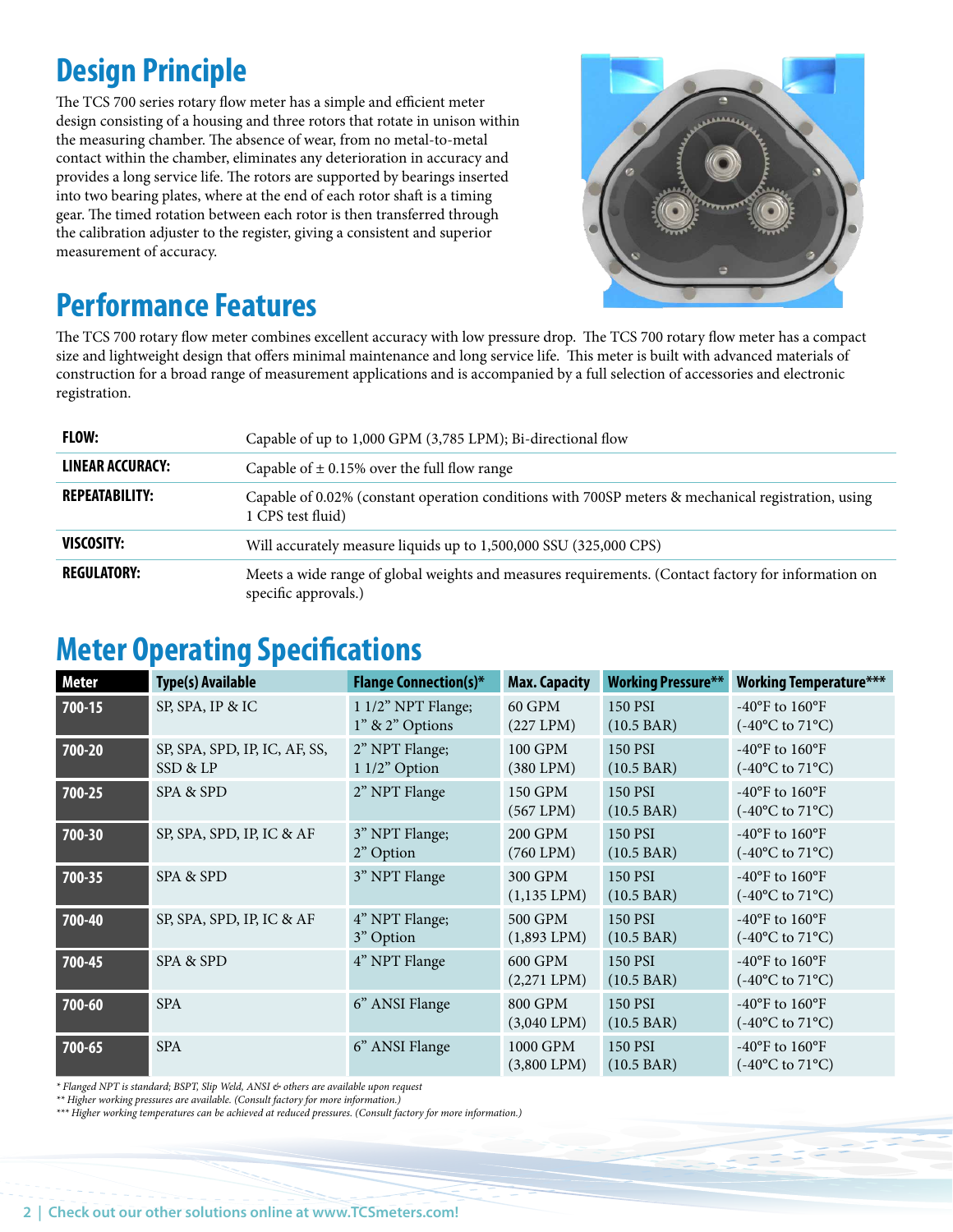# **Meter Types**

| <b>SP</b>  | <b>Standard Petroleum</b>                   | For metering refined petroleum products such as Gasoline, Fuel Oils, Diesel, Bio-Diesel, Kerosene,<br>Vegetable Oils, Motor Oils, Naptha, Ethylene Glycol, etc.                                                                                                                       |  |  |  |  |
|------------|---------------------------------------------|---------------------------------------------------------------------------------------------------------------------------------------------------------------------------------------------------------------------------------------------------------------------------------------|--|--|--|--|
| <b>SPA</b> | <b>Standard Petroleum</b><br>(Aviation)     | For metering refined petroleum products such as Aviation Gasoline, Jet Fuels, Ethanol, Gasoline, Fuel<br>Oils, Diesel, Bio-Diesel, Kerosene, Vegetable Oils, Motor Oils, Naptha, Ethylene Glycol, etc.                                                                                |  |  |  |  |
| <b>SPD</b> | <b>Standard Petroleum</b><br>(Ductile Iron) | For metering refined petroleum products such as Ethanol, Methanol, Gasoline, Fuel Oils, Diesel, Bio-<br>Diesel, Kerosene, Aviation Gasoline, Vegetable Oils, Motor Oils, Naptha, Ethylene Glycol, etc.                                                                                |  |  |  |  |
| AF         | <b>All-Ferrous</b>                          | For metering Pesticides, Fertilizers, Food Processing Liquids, Industrial Chemicals, Solvents, Paints,<br>Inks, Alcohols and many other liquids; such as Liquid Sugars, Liquid Feeds, MEK, Ethanol, Corn<br>Syrup, Soy Bean Oil, Shortenings, Latex Products, Adhesives, Naptha, etc. |  |  |  |  |
| IP         | <b>Industrial Products</b>                  | For Food Processing, Chemicals, General Solvents and many other liquids such as Corn Syrup, Soy<br>Bean Oil, Liquid Sugars, Shortenings, Latex Products, Adhesives, etc.                                                                                                              |  |  |  |  |
| IC         | <b>Industrial Chemicals</b>                 | For metering Alcohols, Chemicals, Solvents, Water and many other Non-Lubricating Liquids such as<br>Acetones, Ethanol, Naphta, Xylene, MEK, Toluene, Resins, etc.                                                                                                                     |  |  |  |  |
| <b>SS</b>  | <b>Stainless Steel</b>                      | For metering the same products as the SP, SPA, SPD, IP, IC and AF meter types, but includes special<br>handling liquids; such as Acids, Anti-Icing Fluids, Vinegar, Fruit Juices, Corn Syrup, Micro-Nutrients,<br>etc.                                                                |  |  |  |  |
| <b>SSD</b> | <b>Stainless Steel (DEF)</b>                | For metering Diesel Exhaust Fluid (DEF), AdBlue, ARLA and AUS32                                                                                                                                                                                                                       |  |  |  |  |
| LP         | <b>Liquefied Petroleum</b>                  | For metering Liquefied Petroleum Gas (LPG), NH3                                                                                                                                                                                                                                       |  |  |  |  |

## **Meter Materials of Construction**

| <b>Description</b>               | <b>SP</b>                           | <b>SPA</b>                          | <b>SPD</b>                          | AF                                  | IP                                  | IC                                  | <b>SS</b>                           | <b>SSD</b>                          | LP                                  |
|----------------------------------|-------------------------------------|-------------------------------------|-------------------------------------|-------------------------------------|-------------------------------------|-------------------------------------|-------------------------------------|-------------------------------------|-------------------------------------|
| <b>Housing</b>                   | Hardcoat<br>Anodized<br>Aluminum    | Hardcoat<br>Anodized<br>Aluminum    | Ductile<br>Iron                     | Ductile<br>Iron                     | Hardcoat<br>Anodized<br>Aluminum    | Hardcoat<br>Anodized<br>Aluminum    | <b>Stainless</b><br>Steel           | <b>Stainless</b><br>Steel           | Hardcoat<br>Anodized<br>Aluminum    |
| <b>Rotors</b>                    | Hardcoat<br>Anodized<br>Aluminum    | Hardcoat<br>Anodized<br>Aluminum    | Ni-Resist                           | Ni-Resist                           | Hardcoat<br>Anodized<br>Aluminum    | Hardcoat<br>Anodized<br>Aluminum    | <b>Stainless</b><br>Steel           | <b>Stainless</b><br>Steel           | Hardcoat<br>Anodized<br>Aluminum    |
| <b>Rotor</b><br><b>Journals</b>  | Plated<br><b>Stainless</b><br>Steel | Plated<br><b>Stainless</b><br>Steel | Plated<br><b>Stainless</b><br>Steel | Plated<br><b>Stainless</b><br>Steel | Plated<br><b>Stainless</b><br>Steel | Plated<br><b>Stainless</b><br>Steel | Plated<br><b>Stainless</b><br>Steel | Plated<br><b>Stainless</b><br>Steel | Plated<br><b>Stainless</b><br>Steel |
| <b>Bearing</b><br><b>Plates</b>  | Ni-Resist                           | Ni-Resist                           | Ni-Resist                           | Ni-Resist                           | Ni-Resist                           | Ni-Resist                           | <b>Stainless</b><br>Steel           | Ryton                               | Ni-Resist                           |
| <b>Bearing</b><br><b>Sleeves</b> | Ni-Resist                           | Carbon<br>Graphite                  | Carbon<br>Graphite                  | Carbon<br>Graphite                  | Ni-Resist                           | Carbon<br>Graphite                  | Carbon<br>Graphite                  | Ryton                               | Ni-Resist                           |
| <b>Timing Gears</b>              | <b>Stainless</b><br>Steel           | <b>Stainless</b><br>Steel           | <b>Stainless</b><br>Steel           | <b>Stainless</b><br>Steel           | <b>Stainless</b><br>Steel           | <b>Stainless</b><br>Steel           | <b>Stainless</b><br>Steel           | <b>Stainless</b><br>Steel           | <b>Stainless</b><br>Steel           |
| <b>Packing Seal</b>              | <b>FKM</b>                          | <b>FKM</b>                          | $Simriz^*$                          | $Simriz^*$                          | Simriz <sup>®</sup>                 | $Simriz^*$                          | $Simriz^*$                          | <b>EPDM</b>                         | Buna                                |
| <b>Body O-ring</b>               | <b>FKM</b>                          | <b>FKM</b>                          | <b>FKM</b>                          | <b>PTFE</b>                         | <b>PTFE</b>                         | <b>PTFE</b>                         | <b>PTFE</b>                         | <b>EPDM</b>                         | Buna                                |

*\*Simriz is a registered trademark of Freudenberg-NOK*